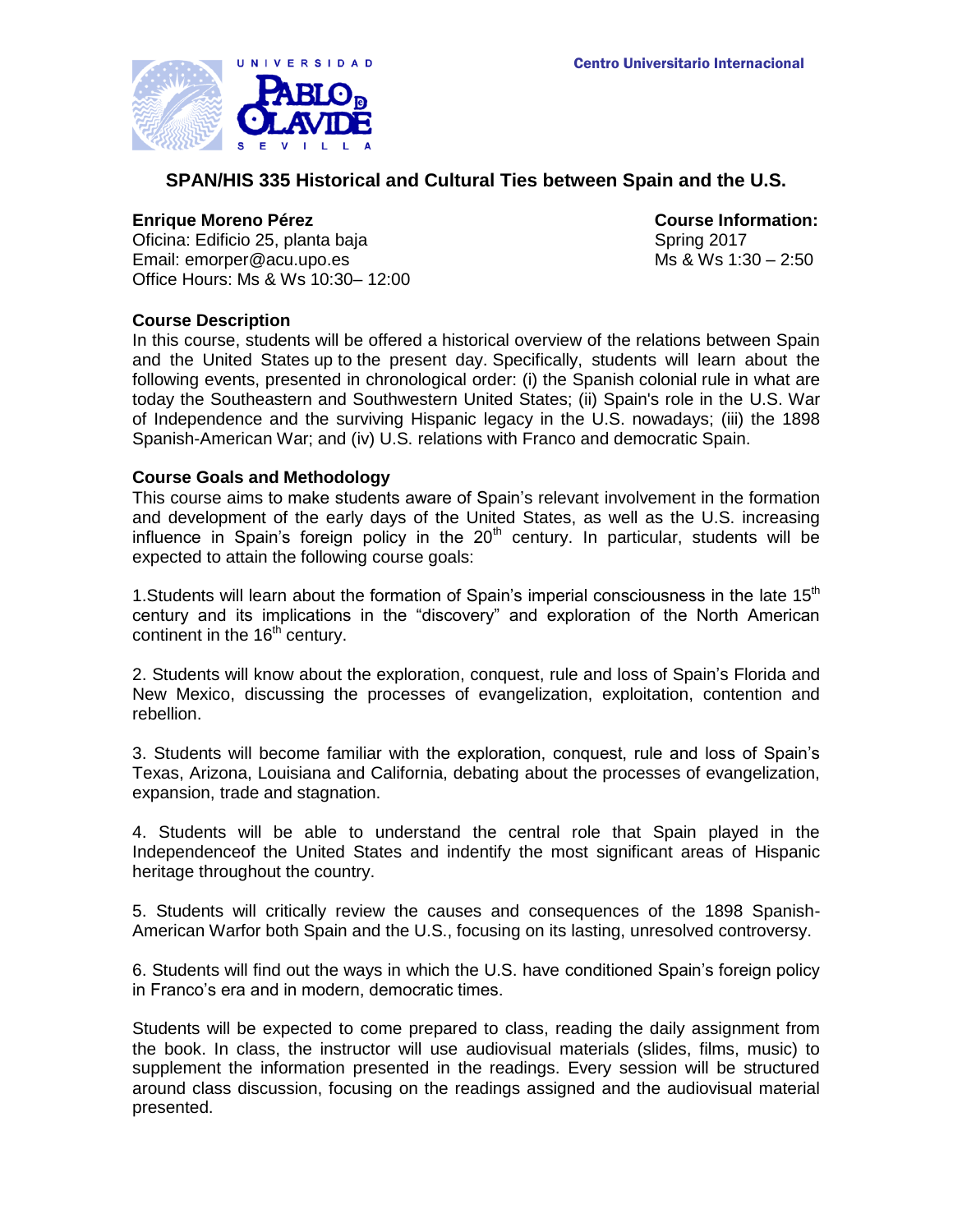#### **Learning Objectives**

By the end of the term, and in consonance with the course goals listed above, students will be able to:

1. Deliver a comprehensive account and critical analysis of Spain's motivations and objectives for wanting to colonize the North American continent in the  $16<sup>th</sup>$  century.

2. Discuss the implications for both the Spanish conquistadores and the native population of the processes of evangelization, exploitation, contention and rebellion in Florida and New Mexico.

3. Debate about the implications for both the Spanish conquistadores and the native population of the processes of evangelization, evangelization, expansion, trade and stagnation in Texas, Arizona, Louisiana and California.

4. Report on Spain's fundamental contribution to the independence of the United States and the most salient instances of Hispanic legacy throughout the country.

5. Determine the causes and consequences of the 1898 Spanish-American War for both Spain and the U.S., and discuss why this event remains so polemic.

6.Evaluate the extent to which the U.S. have influenced Spain's foreign policy in Franco's era and in modern, democratic times.

#### **Required Texts**

Students will be required to purchase and read the following book:

- Weber, David J. *The Spanish Frontier in North America. The Brief Edition*".Yale University Press, 2009.

### **Further Texts**

- Balfour, Sebastian. *The end of the Spanish Empire: 1898-1923*. Oxford University Press, USA, 1997.

- Chavez, Thomas E. *Spain and the Independence of the United States: An Intrinsic Gift*. University of New Mexico Press, 2002.

- Chipman, Donald E. & Joseph, Harriett Denise. *Spanish Texas: 1519-1821. (Revised Edition: Clifton and Shirley Caldwell Texas Heritage)*. The University of Texas Press, 2010.

- Kessell, John. *Spain in the Southwest*. University of Oklahoma Press, 2002.
- Officer, James E. *Hispanic Arizona, 1536-1856*. The University of Arizona Press, 1987.
- Powell Charles. *El Amigo americano.* Galaxia Gutenberg, Círculo de Lectores, 2011.
- Rupérez, Javier. *Memoria de Washington*. La Esfera de los Libros, 2011.

# **WEBS:**

- [www.usspaincouncil.org](http://www.usspaincouncil.org/) U.S.-Spain Council
- *[www.exteriores.gob.es](http://www.exteriores.gob.es/)*–Spain's Department of Foreign Affairs
- [www.rah.es](http://www.rah.es/) Spain's Royal Academy of History
- [www.state.gov](http://www.state.gov/) U.S. Department of State
- [www.history.state.gov–](http://www.history.state.gov/) U.S. Department of State Office of the Historian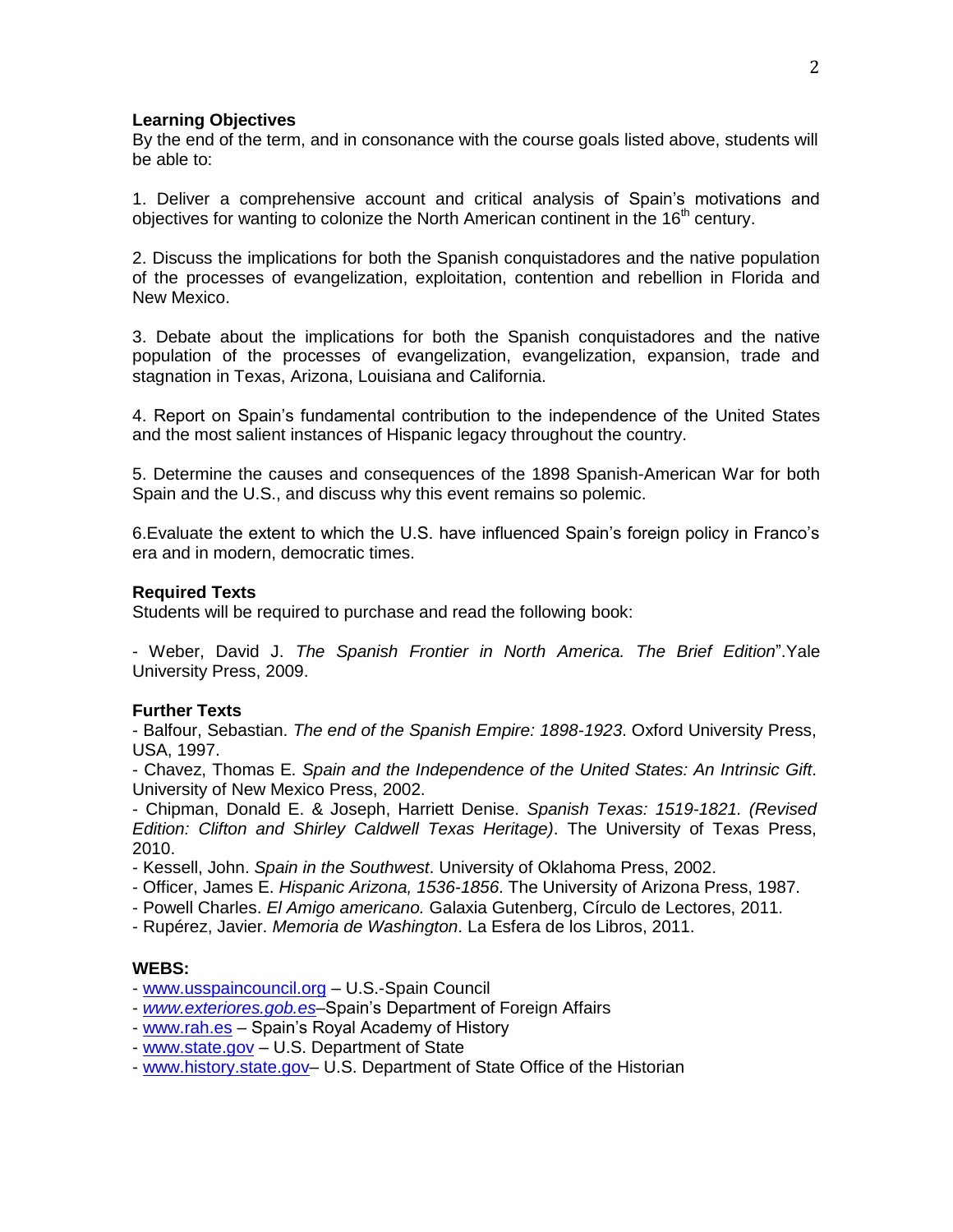#### **General Course Policies**

- 1. Students must ask for permission to leave class.
- 2. Students must keep their cell phones turned off during class.
- 3. Strictly no food to be consumed in class.
- 4. Students are expected to come prepared to class and participate actively in discussions.
- 5. Face to face interaction is preferred over emailing when addressing students' questions.

#### **Course Requirements and Grading**

Students' progress will be checked by their class participation, a mid-term exam, a midterm paper, group presentations and a cumulative final exam.

| <b>Class Participation</b>   | 15%        |
|------------------------------|------------|
| <b>Group Presentations</b>   | 15%        |
| Mid-Term Exam                | <b>20%</b> |
| Mid-Term Paper               | 25%        |
| <b>Cumulative Final Exam</b> | 25%        |
|                              |            |

#### **Please beware that exam dates cannot be changed**

**Class Participation:** The whole course is structured around class discussion based on readings, teacher instruction and debates. Previous reflection on assigned readings is crucial for success in this course since students will be asked in class about specific and general aspects of the material read. In fact, lively discussions will be encouraged at all times. Class participation will therefore be graded in accordance to both the students' previous readings and reflection about the assigned texts, manifested in the relevance of their contributions to discussion.

**Group Presentations:** For Unit 13, students will be expected to deliver interactive group presentations about 1 of the topics proposed by the instructor. Each group will be formed by a maximum of 5 members, each of whom will have to present an aspect of the topic selected for about 10 minutes. Previously, the groups will be required to hand in a neat outline of the overall presentation to the instructor and their classmates. The overall grade will be based on each student's presentation along with the overall quality of the group performance.

**Mid-Term Exam:** This test is aimed at evaluating the students' knowledge of the different topics covered until then with a focus on detail. It will hinge around the information from the readings and the material presented and discussed in class. Missing class without medical excuse will not be considered a reason for rescheduling this test.

**Mid-Term Paper:** This paper is conceived to check the students' ability to put acquired knowledge in context and establish comparative reflections across the topics covered. The students will have to conduct some research and write a 3,000-word paper whose topic they will have to choose from a list that the professor will provide beforehand. The paper will be typed and printed (Times New Roman pt.12, 1 &  $\frac{1}{2}$  spaces). Its grade will depend on parameters such as thematic pertinence and coherence, appropriateness of language use, quality of the cross-cultural reflections included and reliability of the sources explored. Handwritten and emailed papers will not be accepted.

**Cumulative Final Exam:** This test will measure the students' ability to critically react to the material covered in class, with a focus on establishing thematic links among topics.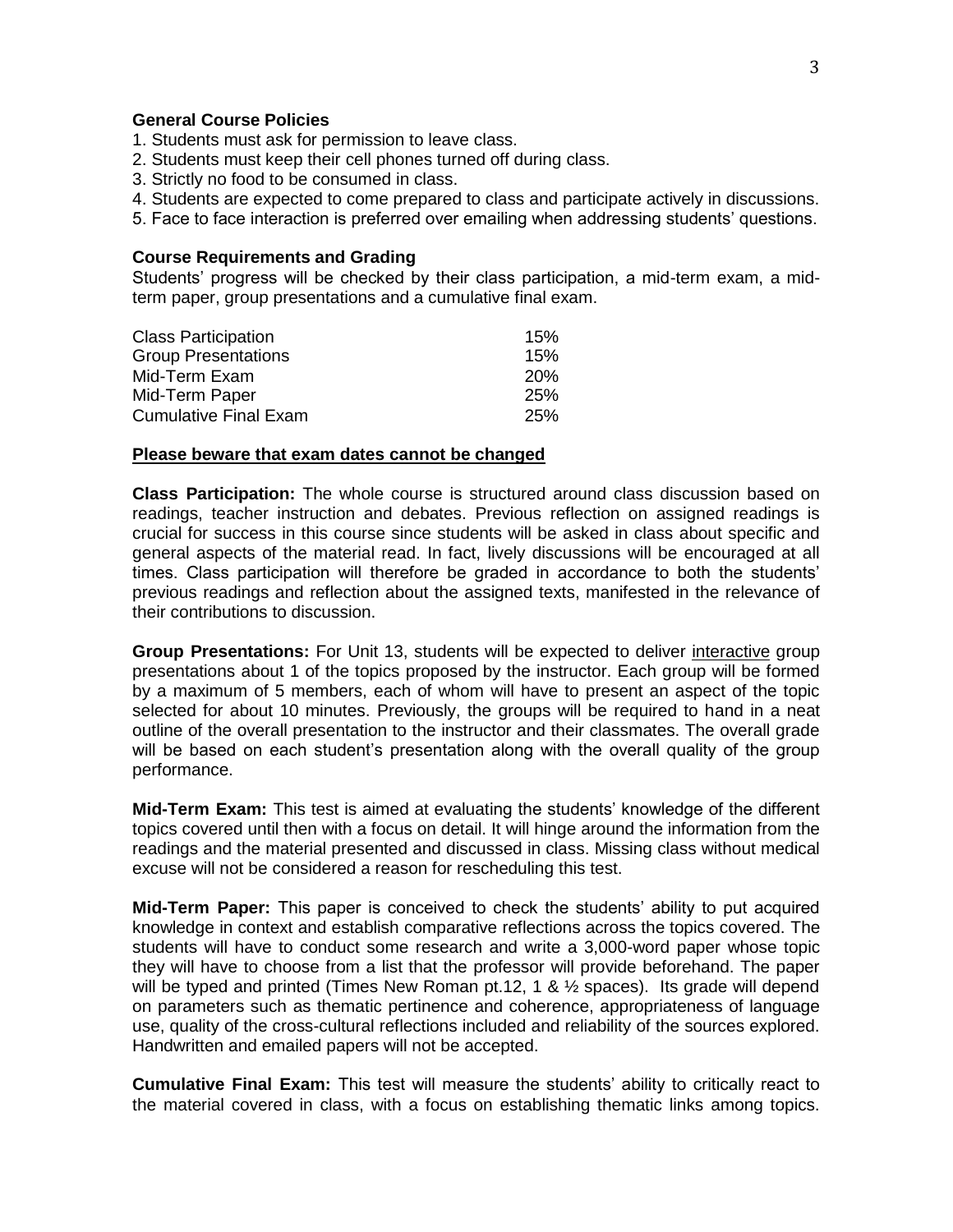They will be asked to write a 4-page long essay on one of the 5 different topics which the professor will previously select and announce in class. The date of the final exam cannot be changed.

# **Attendance and Punctuality**

Attendance is mandatory. More than 3 unexcused absences will result in the lowering of the final grade. Punctuality is required – lateness will be penalised by 0.5 (over 15mins) or 1 absence (over 30mins). If a student misses a class for medical reasons, s/he must show the doctor's note to the instructor upon return to class in order to excuse that absence.

# **Missed or Late Work**

Late assignments will not be accepted.

# **Academic Dishonesty**

Academic integrity is a guiding principle for all academic activity at Pablo de Olavide University. Cheating on exams and plagiarism (which includes copying from the internet) are clear violations of academic honesty. A student is guilty of plagiarism when he or she presents another person's intellectual property as his or her own. The penalty for plagiarism and cheating is a failing grade for the assignment/exam and a failing grade for the course. Avoid plagiarism by citing sources properly (using footnotes or endnotes and a bibliography).

# **Students with Disabilities**

If you have a disability that requires special academic accommodation, please speak to your professor within the first three (3) weeks of the semester in order to discuss any adjustments. It is the student's responsibility to provide the International Center with documentation confirming the disability and the accommodations required (if you have provided this to your study abroad organization, they have most likely informed the International Center already but please confirm).

### **Behavior Policy**

Students are expected to show integrity and act in a professional and respectful manner at all times. A student's attitude in class may influence his/her participation grade. The professor has a right to ask a student to leave the classroom if the student is unruly or appears intoxicated. If a student is asked to leave the classroom, that day will count as an absence regardless of how long the student has been in class.

### **Course Contents**

The course will be thematically structured in accordance with the book chapters:

Unit 1: Introduction. Worlds Apart.

Unit 2: First Encounters.

Unit 3: Foundations of Empire: Florida and New Mexico.

Unit 4: Conquistadores of the Spirit.

Unit 5: Exploitation, Contention and Rebellion.

Unit 6: Imperial Rivalry & Strategic Expansion: Texas, the Gulf Coast and the High Plains.

Unit 7: Commercial Rivalry, Stagnation and the Fortunes of War.

Unit 8: Indian Raiders and the Reorganization of Frontier Defenses.

Unit 9: Forging a Transcontinental Empire: New Californias to the Floridas.

Unit 10: Improvisations and Retreats: The Empire Lost.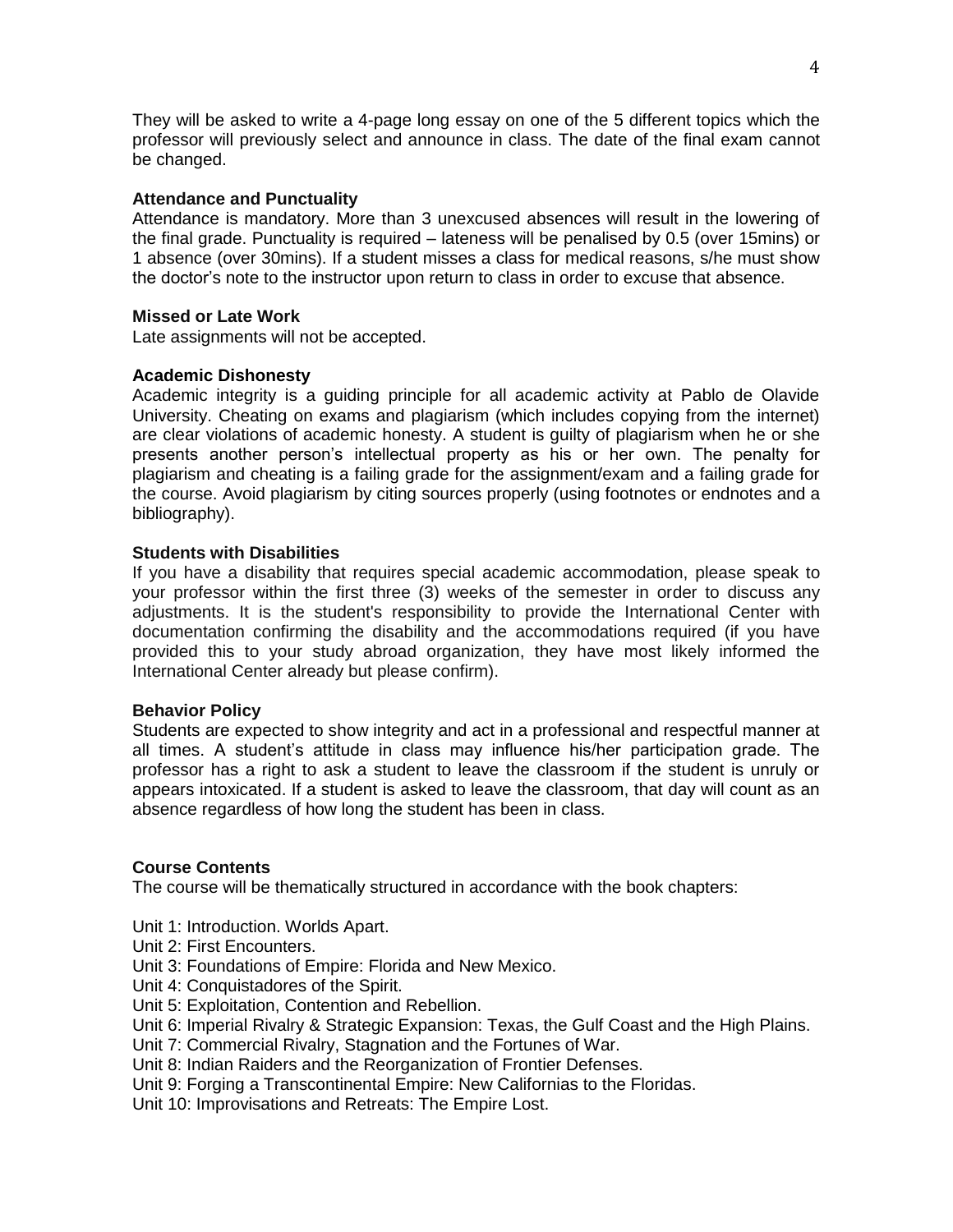Unit 11: Frontiers and Frontier Peoples Transformed. Unit 12: The Spanish Legacy and the Historical Imagination. Unit 13: From the 1898 Spanish American War to the Present Day.

#### **Class Schedule**

**Wednesday, January 25 th** Course Introduction

**Monday, January 30th** Unit 1: Read "Introduction" & "Worlds Apart".

**Wednesday, February 1th** Unit 2: Read "First Encounters".

**Monday, February 6 th** Unit 2: Read "First Encounters".

**Wednesday, February 8 th** Unit 3: Read "Foundations of Empire: Florida and New Mexico".

**Monday, February 13 th** Unit 3: Read "Foundations of Empire: Florida and New Mexico".

**Wednesday, February 15th** Unit 4: Read "Conquistadores of the Spirit".

**Monday, February 20 th** Unit 4: Read "Conquistadores of the Spirit".

**Wednesday, February 22nd** Unit 5: Read "Exploitation, Contention and Rebellion".

**Wednesday, March 1 st** Unit 5: Read "Exploitation, Contention and Rebellion".

**Monday, March 6 th** Unit 6: Read "Imperial Rivalry &Strategic Expansion: Texas, Gulf Coast & High Plains."

**Wednesday, March 8 th** Unit 6: Read "Imperial Rivalry &Strategic Expansion: Texas, Gulf Coast & High Plains."

**Monday, March 13 th** Review class.

**Wednesday, March 15 th** Mid-Term Exam Mid-Term Paper Due